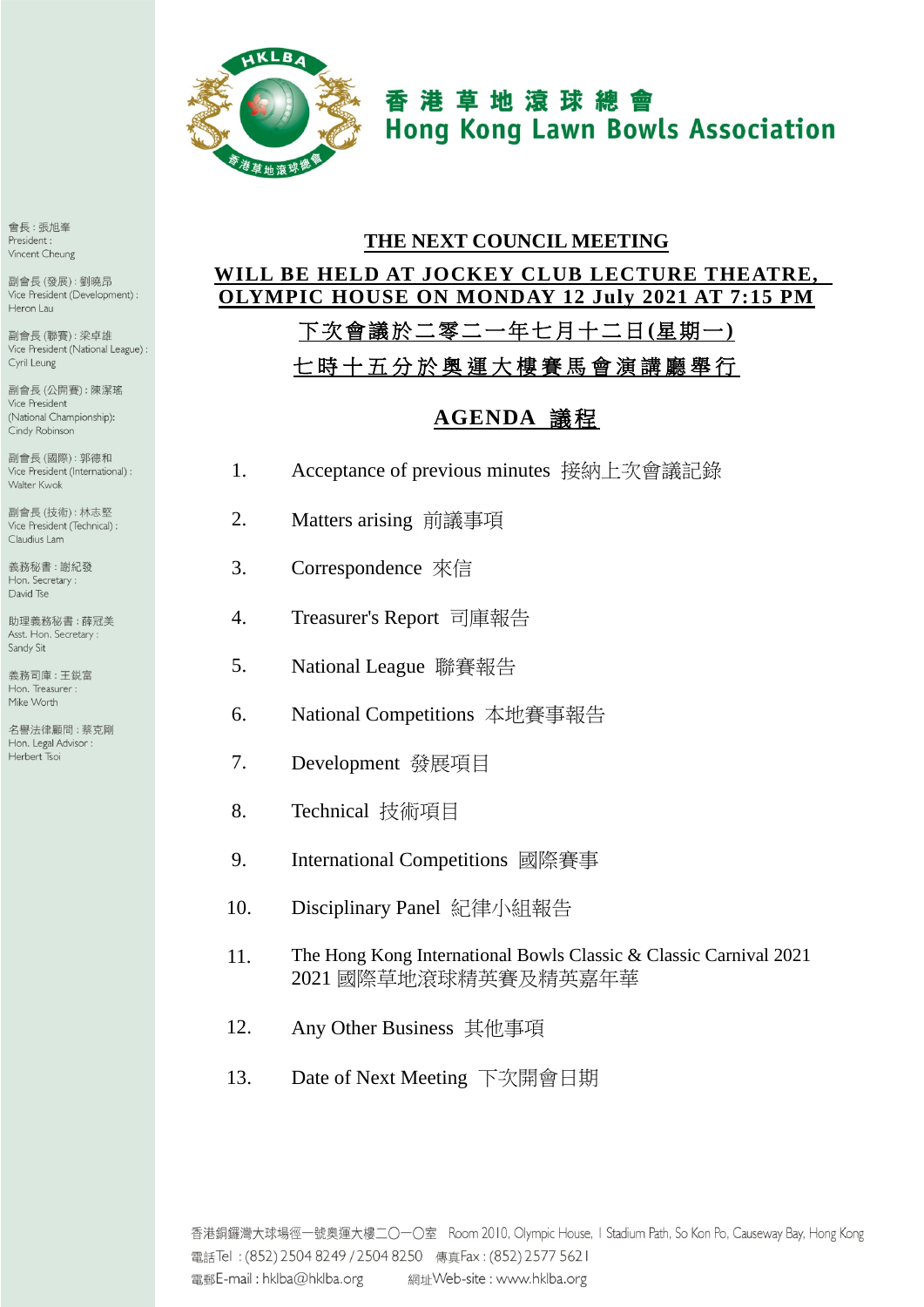# **Hong Kong Lawn Bowls Association**

**Debtors Outstanding List as at 12/7/2021**

| Club         | Due Under 30 Days | Due 30 to 90 Days | Due 91 to 119 Days | Over 120 Days | <b>Total Amount</b> |
|--------------|-------------------|-------------------|--------------------|---------------|---------------------|
| ABC          | 18,100.00         | 0.00              | 1,000.00           | 0.00          | 19,100.00           |
| <b>AWASG</b> | 8,400.00          | 0.00              | 0.00               | 0.00          | 8,400.00            |
| AYFP         | 12,800.00         | 0.00              | 0.00               | 0.00          | 12,800.00           |
| <b>CCC</b>   | 4,800.00          | 0.00              | 0.00               | 0.00          | 4,800.00            |
| <b>CdeR</b>  | 30,800.00         | 0.00              | 0.00               | 0.00          | 30,800.00           |
| <b>CLP</b>   | 9,300.00          | 0.00              | 0.00               | 0.00          | 9,300.00            |
| <b>CSD</b>   | 13,900.00         | 700.00            | 1,000.00           | 0.00          | 15,600.00           |
| FC           | 2,400.00          | 0.00              | 0.00               | 0.00          | 2,400.00            |
| <b>GBLBC</b> | 24,200.00         | 8,540.00          | 1,000.00           | 0.00          | 33,740.00           |
| <b>GLBC</b>  | 17,500.00         | 3,600.00          | 0.00               | 0.00          | 21,100.00           |
| <b>HKE</b>   | 0.00              | 250.00            | 0.00               | 0.00          | 250.00              |
| <b>HKCC</b>  | 0.00              | 2,140.00          | 0.00               | 0.00          | 2,140.00            |
| <b>HKFC</b>  | 41,200.00         | 0.00              | 0.00               | 0.00          | 41,200.00           |
| <b>HKJC</b>  | 400.00            | 0.00              | 0.00               | 0.00          | 400.00              |
| <b>HKSAP</b> | 300.00            | 0.00              | 0.00               | 0.00          | 300.00              |
| <b>IRC</b>   | 1,400.00          | 0.00              | 0.00               | 0.00          | 1,400.00            |
| <b>KFLBC</b> | 5,400.00          | 3,666.00          | 1,000.00           | 0.00          | 10,066.00           |
| <b>LBTC</b>  | 4,600.00          | 500.00            | 1,000.00           | 0.00          | 6,100.00            |
| LCN          | 14,900.00         | 1,100.00          | 0.00               | 0.00          | 16,000.00           |
| <b>PDLBC</b> | 5,200.00          | 1,050.00          | 1,000.00           | 0.00          | 7,250.00            |
| <b>SBI</b>   | 12,100.00         | 8,100.00          | 0.00               | 0.00          | 20,200.00           |
| <b>STSA</b>  | 9,800.00          | 0.00              | 0.00               | 0.00          | 9,800.00            |
| <b>TKOBC</b> | 2,000.00          | 0.00              | 0.00               | 0.00          | 2,000.00            |
| <b>TMSA</b>  | 42,900.00         | 11,292.00         | 1,000.00           | 0.00          | 55,192.00           |
| <b>TPLBC</b> | 16,400.00         | 0.00              | 0.00               | 0.00          | 16,400.00           |
| <b>TVLBC</b> | 800.00            | 0.00              | 0.00               | 0.00          | 800.00              |
| <b>USRC</b>  | 2,800.00          | 0.00              | 0.00               | 0.00          | 2,800.00            |
| <b>VLBC</b>  | 800.00            | 500.00            | 0.00               | 0.00          | 1,300.00            |
| <b>WISC</b>  | 11,200.00         | 5,202.00          | 1,000.00           | 0.00          | 17,402.00           |
| Total        | 314,400.00        | 46,640.00         | 8,000.00           | 0.00          | 369,040.00          |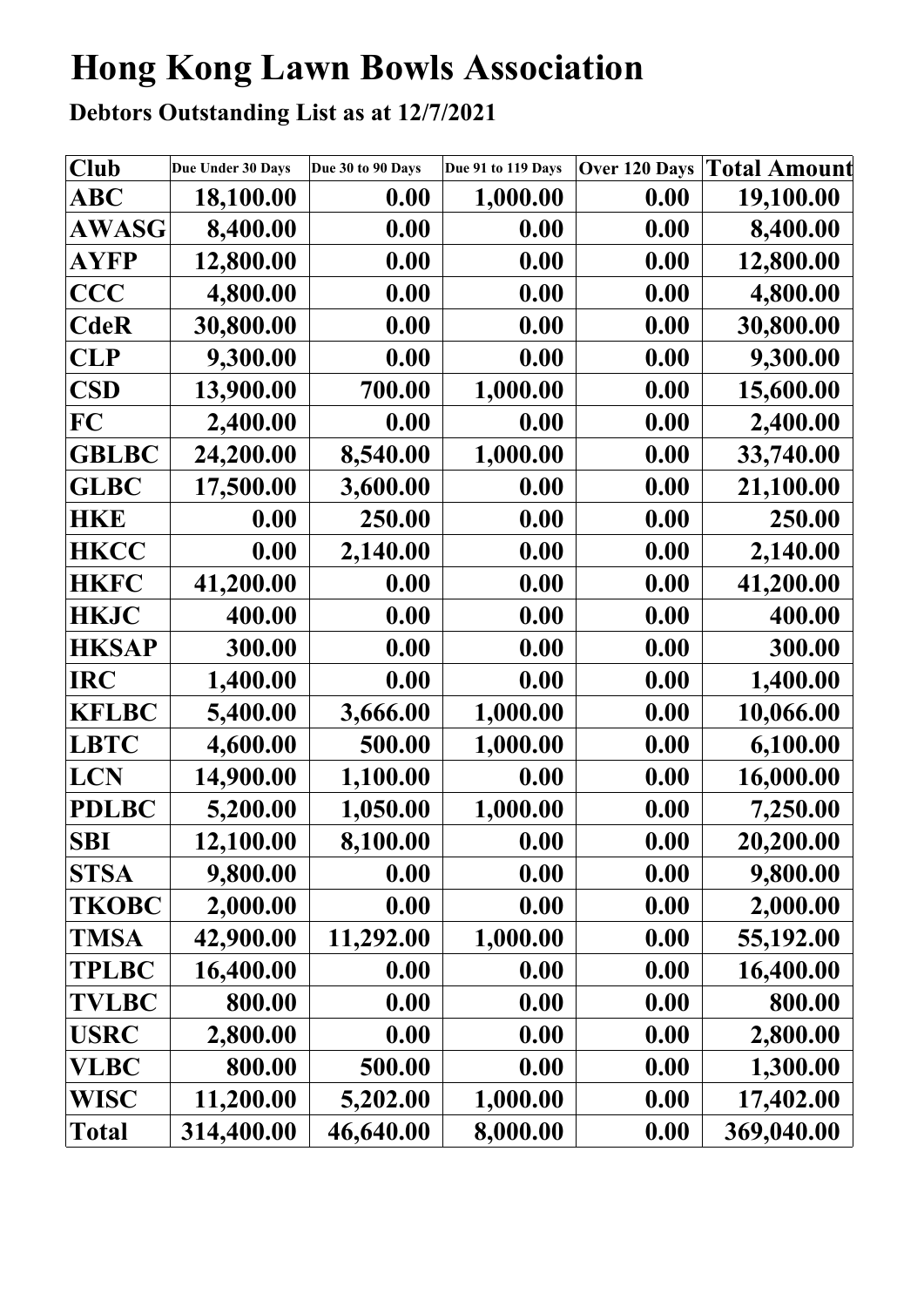#### **Notes from VP National League**

#### **1. Premier League 2021**

#### League panel ruling

Two teams from HKPBC played in wrong rinks in M06083. The shots were adjusted to lose 4 shots as per bye-law 3.8.b, thus leading to a deduction of two points from HKPBC-D and two points were added to STSA-C.

Cyril Leung VP (National League)

#### **Notes from VP National Competitions**

#### **1. 2021 National Championship Finals on the Hong Kong Reunification Day**

We would like to thank HKCC for hosting the 2021 National Championship Finals on the Hong Kong Reunification Day on 1st July.

Women's Novice Singles Competition 2021 Winner: Eva Kwok (TMSA) Runner up: Eva Yu (HKFC)

Men's Novice Singles Competition 2021 Winner: Eric Lam (KBGC) Runner up: Powell Cheng (FC)

Weekday Fours Competition 2021 Winner: Kevin Ho, Johnny Fan, Barry Ngai, Alfred Pang (KBGC) Runners up: Powell Cheng, Wong Ping Tak, Paul N H Lee, T.P. Choi (FC)

Mixed Pairs Completion 2021 Winner: Ada Lai, Imen Tang (CCC) Runners up: Andrea Chan, Bronson Fung (CCC)

Women's National Pairs Championship 2021 Champions: Christina Chung, Eva Kwok (ILBC) Runners up: Jessie Lam, Erica Leung (FC)

Men's National Pairs Championship 2021 Champions: Chris Chow, Kenny So (STSA) Runners up: Lee Ka Ho, Ken Chan (CCC)

Women's National Singles Championship 2021 Champion: Andrea Leung (KBGC) Runner up: Tammy Tham (KCC)

Men's National Singles Championship 2021 Champion: Warren Cheung (HKFC) Runner up: Kevin Fung (CCC)

#### **2. Clarification**

HKLBA received one email since the last CoM meeting involving a match in Men's National Fours Championship 2021.